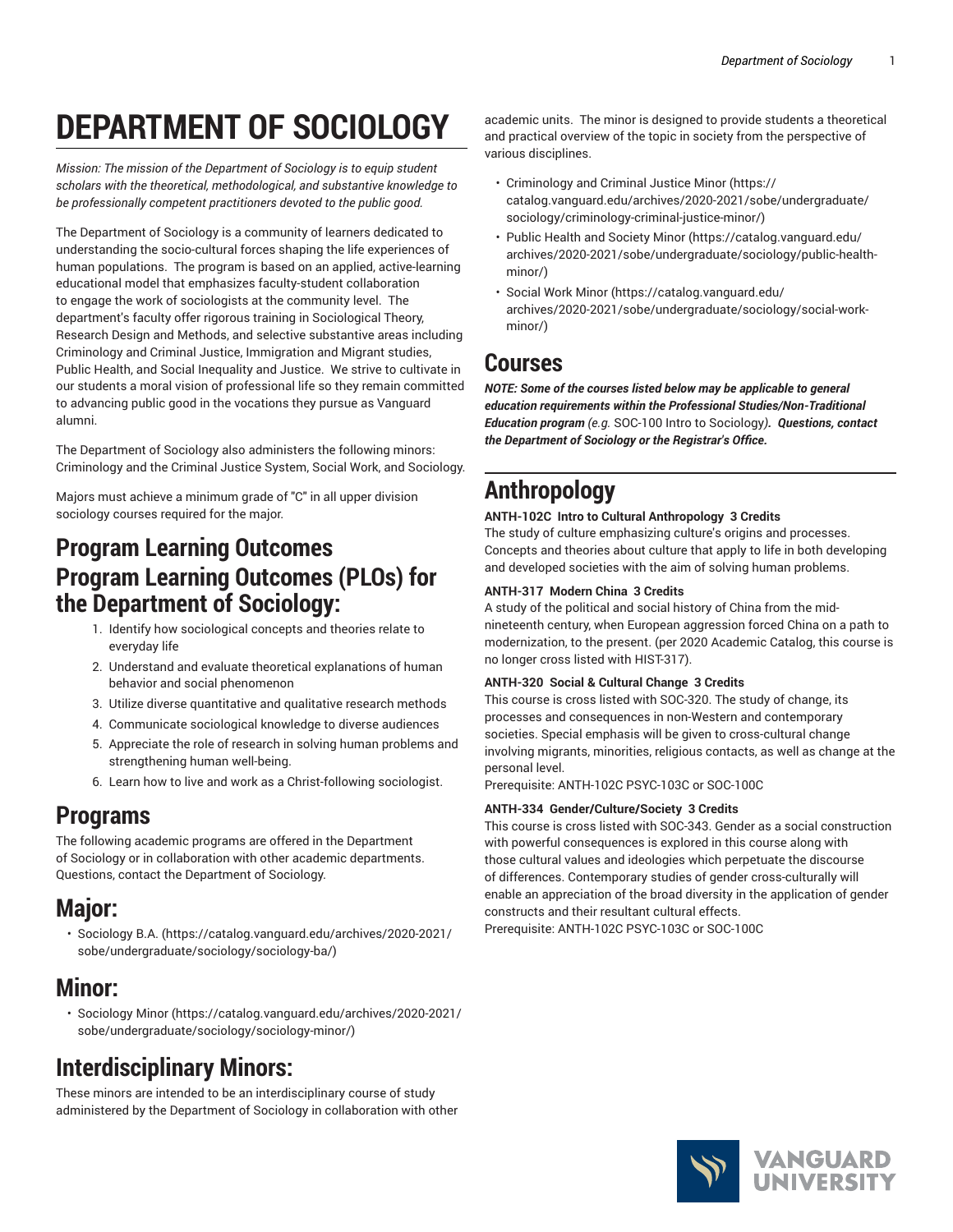#### **ANTH-339 Area Studies in Anthropology 3 Credits**

This course is cross listed with HIST-339. Area Studies is an intensive examination of specific regions of the world. Each course gives a brief survey of the region with attention to cultural history, ethnicity, family structure, political organization, technology, social structure, ethnopsychology, economics and ideologies present within the region. Issues of cultural difference and commonality, regional minority subcultural groups, and the role that this region plays within "global" culture are also addressed. (This course may be repeated for credit.) Areas of study in the rotation may include: Latin America, Pacific Rim, Japan, Middle East, Oceania, East Asia, South East Asia, China, Korea, Northern Africa, Sub-Sahara Africa, Eastern Europe, Western Europe, North America, and North America Diaspora.

Terms Typically Offered: Spring.

### **ANTH-343 Class,Race,Ethnicity & Gender 3 Credits**

This course focuses on the distribution of power and resources across racial and ethnic/cultural groups, class structure, and gender. Phenomenological, institutional, and structural aspects of prejudice and discrimination are examined using the matrix of domination (the intersection of attributes related to class, race, ethnicity and gender) to explore the life experiences of individuals. Prerequisite: ANTH-102C; PSYC-103C; or SOC-100C

**ANTH-346 Human Sexuality 3 Credits**

This course is cross listed with SOC-346 and PSYC-346. Human Sexuality provides an overview of human sexual anatomy, gender identify, sexual orientation and expression, and the ways that contexts affect sexual meanings. Must have junior or senior class standing.

Prerequisite: ANTH-102C, PSYC-103C or SOC-100C; must have Junior orSenior standing.

Terms Typically Offered: Fall and Spring.

#### **ANTH-358 World Religions 3 Credits**

A comparison of the major non-Christian religions, with emphasis on their cultural origins, elements, forms, and symbols, and the role of religion as an institution in such societies.

#### **ANTH-371 Urban Studies System 3 Credits**

This course is cross listed with SOC-371. A study of urban life with emphasis on its organization, unique functions, and problems.

#### **ANTH-375 Social Issues of Health and Wellness 3 Credits**

This course is cross listed with SOC-375. Explores the social forces that shape the health and illness of populations, the changing social definitions of wellness and social expectations. This course examines the role of society and culture in wellness-related decision making and health-care delivery systems.

Prerequisite: ANTH-102C, PSYC-103C, or SOC-100C

#### **ANTH-442 Globalization & Development 3 Credits**

This course is cross listed with SOC-442. Course considers anthropological approaches to the analysis of economic development and change, with special attention given to contemporary development concerns as perceived at the local level. The organization of large- and small-scale development organizations, including non-government organizations, in non-Western settings will also be examined. Class is also designed to meet the needs of students interested in participating in both overseas and domestic community/organizations/economic development.

Prerequisite: ANTH-102C, PSYC-103C, or SOC-100C

#### **ANTH-450 Anthropology Teaching Internship 1-3 Credits**

Students may be a teaching intern for classes they have previously taken. Regular hours each week for classes and/or meetings are established at the beginning of the semester. The intern will assist the instructor in course-related activities. May be repeated for a maximum of six units. 0 or above and the permission of the instructor.

#### **ANTH-453 Language,Culture/Linguistics 3 Credits**

This course is cross listed with ENGL-453. This course surveys the acquisition and use of language within a cultural context. It examines the relationship of language to culture, language acquisition, and language analysis or linguistics, emphasizing the utility of such knowledge for educators. Stress is given to understanding language's reciprocal relation with culture, the nature of language systems, and linguistic analysis to enable educators a better comprehension of second language acquisition within learning environments.

Prerequisite: ANTH-102C, PSYC-103C, or SOC-100C Terms Typically Offered: Spring.

#### **ANTH-455 Research Assistantship 1-4 Credits**

The undergraduate research assistantship engages students in original research projects of the faculty or student's own design. Its aim is to apply those skills learned in prior research design and methodology coursework and/or expand on these as appropriate to the student's skill set. A research agenda will be developed with each student, which then becomes the guide for the class. May be repeated for credit.

#### **ANTH-470 Special Topic in Anthropology 1-3 Credits**

Study of a special topic in one of the fields of anthropology. May be repeated for credit.

**ANTH-480 Individual Studies: 1-3 Credits**

May be repeated for credit.

### **Sociology**

#### **SOC-100 Intro to Sociology 3 Credits**

An introduction to the study of society, considering the fundamental concepts of sociology in each of three great areas: social structure, social processes, and social problems. Sociology deals with the way individuals, groups, and institutions are related to one another. This course meets the Social Science requirement in the Professional Studies Program.

#### **SOC-100C Introduction to Sociology 3 Credits**

An introduction to the study of society, considering the fundamental concepts of sociology in each of three great areas: social structure, social processes, and social problems. Sociology deals with the way individuals, groups, and institutions are related to one another.

Terms Typically Offered: Fall, Spring, and Summer.

#### **SOC-220 Marriage & Family Social Conte 3 Credits**

This course provides students with a sociological perspective of marriage and family living. Themes include: the social construction of gender and the consequences for relationships and social institutions; intimacy in family relationships; communication, conflict and stress in the family; the realities of parenting; integrating work and family life; separation divorce and remarriage; later life families. This course meets the Social Science requirement in the Professional Studies program.

#### **SOC-230 Social Problems 3 Credits**

A selective sociological analysis of major problems confronting American society, discussion of individual and social disorganization, poverty, urbanization, deviancy, effects of mass media, and other issues.

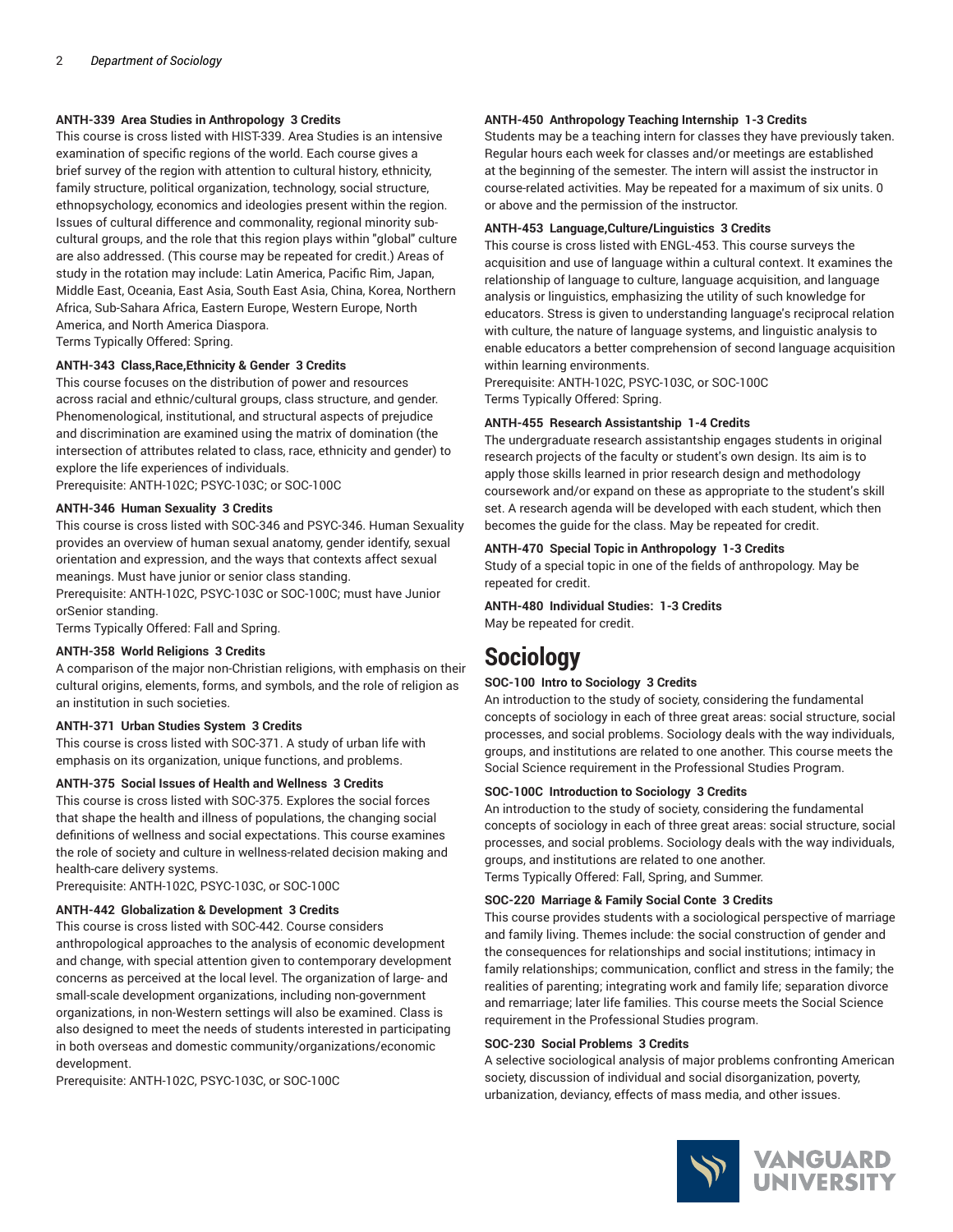#### **SOC-258 Sociology of Sport & Human Movement 3 Credits**

This course is cross listed with KINE-258. This class will examine the historical and contemporary interpretations of the role of play, games, sports, dance, fitness, and recreation in a variety of cultures. This class will also address sociocultural issues such as gender, socioeconomic status, race and ethnicity in sport. This course is only offered odd years in the Fall.

Terms Typically Offered: Fall, odd years.

#### **SOC-265C Introduction to Behavioral Statistics 3 Credits**

A course in basic statistical concepts and methods of collecting, summarizing, presenting,and interpreting data in the behavioral sciences; including descriptive statistics (use of graphs and charts), normal distribution curve, measures of central tendency, deviation and dispersion, hypothesis testing, statistical fallacies, correlation, and topics in probability. Students majoring in Psychology, Sociology or History/ Political Science must take PSYC-265C or SOC-265C to fulfill the core curriculum requirement in mathematics and the major requirement.

#### **SOC-305 Criminology/Criminal Justice System System 3 Credits**

This is a survey course that introduces students to the motivations for criminal behavior and societal responses to them. Law, crime, and crime control will be presented as social phenomena that can be adequately understood only in terms of larger social and cultural contexts. Prerequisite: ANTH-102C PSYC-103C or SOC-100C

#### **SOC-310 Introduction to Social Work 3 Credits**

This course will introduce students to the profession of social work across a variety of contexts. Special attention will be given to the values supporting social work, areas/fields of practice, and the social functions filled by social workers.

Prerequisite: ANTH-102C PSYC-103C or SOC-100C

#### **SOC-312 Death, Grief, and Loss System 3 Credits**

This course is cross listed with PSYC-312. This course provides a comprehensive introduction to the study of death and dying. This course will discuss the intellectual, emotional, social, psychological, experiential and spiritual aspects of death and loss as part of one's personal discovery.

Prerequisite: ANTH-102C, PSYC-103C, or SOC-100C

#### **SOC-320 Social & Cultural Change 3 Credits**

This course is cross listed with ANTH-320. The study of change, its processes and consequences in non-Western and contemporary societies. Special emphasis will be given to cross-cultural change involving migrants, minorities, religious contacts, as well as change at the personal level.

Prerequisite: ANTH-102C, PSYC-103C, or SOC-100C

### **SOC-324 Social Psychology 3 Credits**

This course is cross listed with PSYC-324. An examination of interpersonal behavior as it is influenced by social processes, culture, face-to-face interactions, and personality characteristics; including interpersonal and group behavior in relationship to social values, norms, attitudes, roles, and social needs.

Prerequisite: SOC-100C or PSYC-103C

#### **SOC-332 Marriage & the Family 3 Credits**

The institutions of marriage and the family are explored from the sociological perspective which emphasizes the influence of societal norms on human behavior and social structures. Commonly held conceptions of traditional marital forms and alternative forms of cohabitation both historical and modern are examined using the analytical tools of social science theory, research methods, and statistics. Prerequisite: ANTH-102C, PSYC-103C, or SOC-100C

#### **SOC-334 Gender/Culture/Society 3 Credits**

This course is cross listed with ANTH-334. Gender as a social construction with powerful consequences is explored in this course along with those cultural values and ideologies which perpetuate the discourse of differences. Contemporary studies of gender cross-culturally will enable an appreciation of the broad diversity in the application of gender constructs and their resultant cultural effects. Prerequisite: ANTH-102C; PSYC-103C; or SOC-100C

#### **SOC-336 Managing Crisis 3 Credits**

This course is cross listed with PSYC-336. This course examines the phenomena of social crises and emergencies. It will examine Crisis Theory, response, coping skills and intervention methods. Implications for gender, race, social class, and diverse backgrounds will be explored in light of how those differences influence differing needs, norms, and ways of coping.

Prerequisite: ANTH-102C PSYC-103C or SOC-100C

#### **SOC-337 Public Health 3 Credits**

This course introduces the multifaceted discipline of public health. Students will consider current public health problems such as diabetes, infant mortality, the aging of the US population and health inequalities. In addition, students will learn about the core functions and essential services of public health in both the US and around the world. Prerequisite: ANTH-102C, PSYC-103C or SOC-100C

#### **SOC-338 Child Welfare 3 Credits**

The objective of this course is to provide students with an overview of Child Welfare practice and how it has shaped legislation, policy, advocacy and services for children and families in the United States. This course will also examine competencies, knowledge and skills that are essential for child welfare social workers to perform their work with children and families.

#### **SOC-343 Class,Race,Ethnicity & Gender 3 Credits**

This course is cross listed with ANTH-343. This course focuses on the distribution of power and resources across racial and ethnic/cultural groups, class structure, and gender. Phenomenological, institutional, and structural aspects of prejudice and discrimination are examined using the matrix of domination (the intersection of attributes related to class, race, ethnicity and gender) to explore the life experiences of individuals. Prerequisite: ANTH-102C; PSYC-103C; or SOC-100C

#### **SOC-345 Family Violence 3 Credits**

This course is cross listed with PSYC-344. Investigates the identification, causes, and prevention of all types of intrafamily abuse: child, spouse, sibling, and parent. Explores theories and research findings for practical application. Studies the sociocultural contexts in which abuse and violence occur. For students whose careers will bring contact with victims and/or perpetrators of family violence. Prerequisite: ANTH-102C, PSYC-103C, or SOC-100C

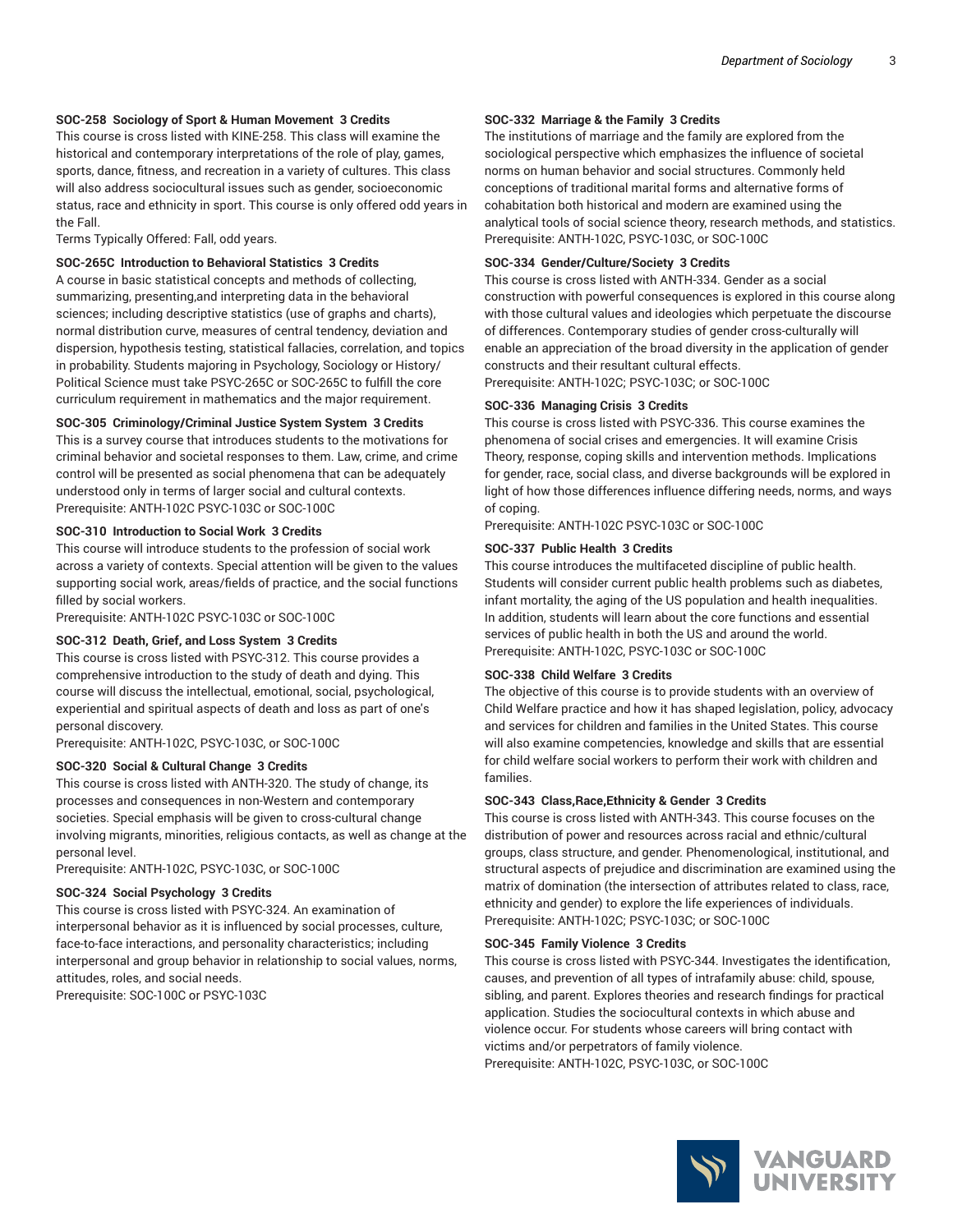#### **SOC-346 Human Sexuality 3 Credits**

This course is cross listed with ANTH-346 and PSYC-346. Human Sexuality provides an overview of human sexual anatomy, gender identify, sexual orientation and expression, and the ways that contexts affect sexual meanings. Must have junior or senior class standing. Prerequisite: ANTH-102C, PSYC-103C, or SOC-100C; must be Junior orSenior standing.

Terms Typically Offered: Fall and Spring.

#### **SOC-349 Religion & Society 3 Credits**

The social structural approach to the study of religion, with particular emphasis on American society. Examines personal religious experience and expressions, structural forms, systemic relationships between religious systems and other social subsystems.

#### **SOC-355 Survey of Human Services 3 Credits**

This course is cross listed with PSYC-355. Survey of Human Services explores the ways in which care is provided for the whole individual, surveying community resources and developing an understanding of the ways in which human services are carried out in various settings. Ethical issues and the significance of a Christian worldview in human services are also examined.

Prerequisite: SOC-100C or PSYC-103C

#### **SOC-357 Inside-Out-Jail Class 3 Credits**

This class meets at the Orange County jail and provides an overview of the study of crime as a social phenomenom. It focuses on the perspectives, meanings of, theories about, correlates of, consequences from, and societal responses to crime. Students in this course will meet at the jail for class each week.

Prerequisite: ANTH-102C PSYC-103C or SOC-100C

#### **SOC-362 Juvenile Delinquency & Justice 3 Credits**

The causes of juvenile delinquency are reviewed from a broad social systems perspective. Delinquent crimes, gang activity and violence are studied, as is the system of juvenile justice. Course is designed for those who will be working with juveniles.

Prerequisite: ANTH-102C, PSYC-103C, or SOC-100C

#### **SOC-365 Sociological Theory 3 Credits**

An introduction to the theorists and theoretical models which result from examination and analysis of our empirical world of social relations, social structures, and social institutions. Prerequisite: SOC-100C

**SOC-369 Research Design & Methods 3 Credits**

Examines the major qualitative and quantitative research methods used in applied Anthropology and Sociology. Particular emphasis will be given to design, preparation, and process of applied social research. Introduces students to various methods including unobtrusive observation, structured and unstructured interviewing, and survey research. Prerequisite: SOC-265C and SOC-365 Co-Requisite: SOC-369L

#### **SOC-369L Research Design & Methods Lab 1 Credit**

Introduces students to computer software utilized by social researchers to compile, manage and analyze data as a product of research. Co-Requisite: SOC-369

#### **SOC-371 Urban Studies System 3 Credits**

This course is cross listed with ANTH-371. A study of urban life with emphasis on its organization, unique functions, and problems.

#### **SOC-373 Deviant Behavior 3 Credits**

Explores how societies decide what behaviors are deviant, how they attempt to prevent and/or correct deviance and the consequences to the offenders and the social structures in which they occur. Emphasis is given to research that describes deviance, theories which explain the social conditions contributing to the emergence and perpetuation of deviance, and the analysis of society's programmed efforts to resolve the problems deviance produces.

Prerequisite: ANTH-102, PSYC-103C or SOC-100C

#### **SOC-375 Social Issues of Health & Wellness 3 Credits**

This course is cross listed with ANTH-375. Explores the social forces that shape the health and illness of populations, the changing social definitions of wellness and social expectations. The course examines the role of society and culture in wellness-related decision making and health-care delivery systems.

Prerequisite: ANTH-102C, PSYC-103C, or SOC-100C

#### **SOC-376 Immigration and Diversity 3 Credits**

This course will discuss topics of immigration and demographic change as interconnected social phenomena and will explore different generational cohorts as social forces that contribute to suburbanization, American consumerism, the birth and rebirth of social movements and various subcultures.

Prerequisite: ANTH-102C, PSYC-103C, or SOC-100C

#### **SOC-377 Migrants and Refugees 3 Credits**

This course explores sociological explanations of migration to understand voluntary and involuntary movement of refugees and migrants. The course discussion includes the history of global refugee responses, immigration policies in the U.S. and its growing population of undocumented migrants and refugees, and global political instabilities and subsequent displacement of people from their places of security. The course aims to achieve deeper understanding of diversity embedded in migration stories, intended and unintended consequences of our reactions to refugee crises, and the social significance of development and globalization.

Prerequisite: ANTH-102C, PSYC-103C or SOC-100C

#### **SOC-378 Prisons and Jails 3 Credits**

Provides an overview of modern adult corrections, specifically probation, parole, incarceration, community-based corrections, and prevention programs. Includes survey of history, application and theory of punishment philosophies and practices. Studies contemporary correctional policies, practices, and issues. Prerequisite: ANTH-102C, PSYC-103C, or SOC-100C

**SOC-382 Mental Illness in Society 3 Credits**

This course examines the distribution of mental illness throughout society, the social conditions of processes that contribute to mental illness and mental health, and the individual experience of being labeled and treated as mentally ill.

Prerequisite: ANTH-102C, PSYC-103C or SOC-100C